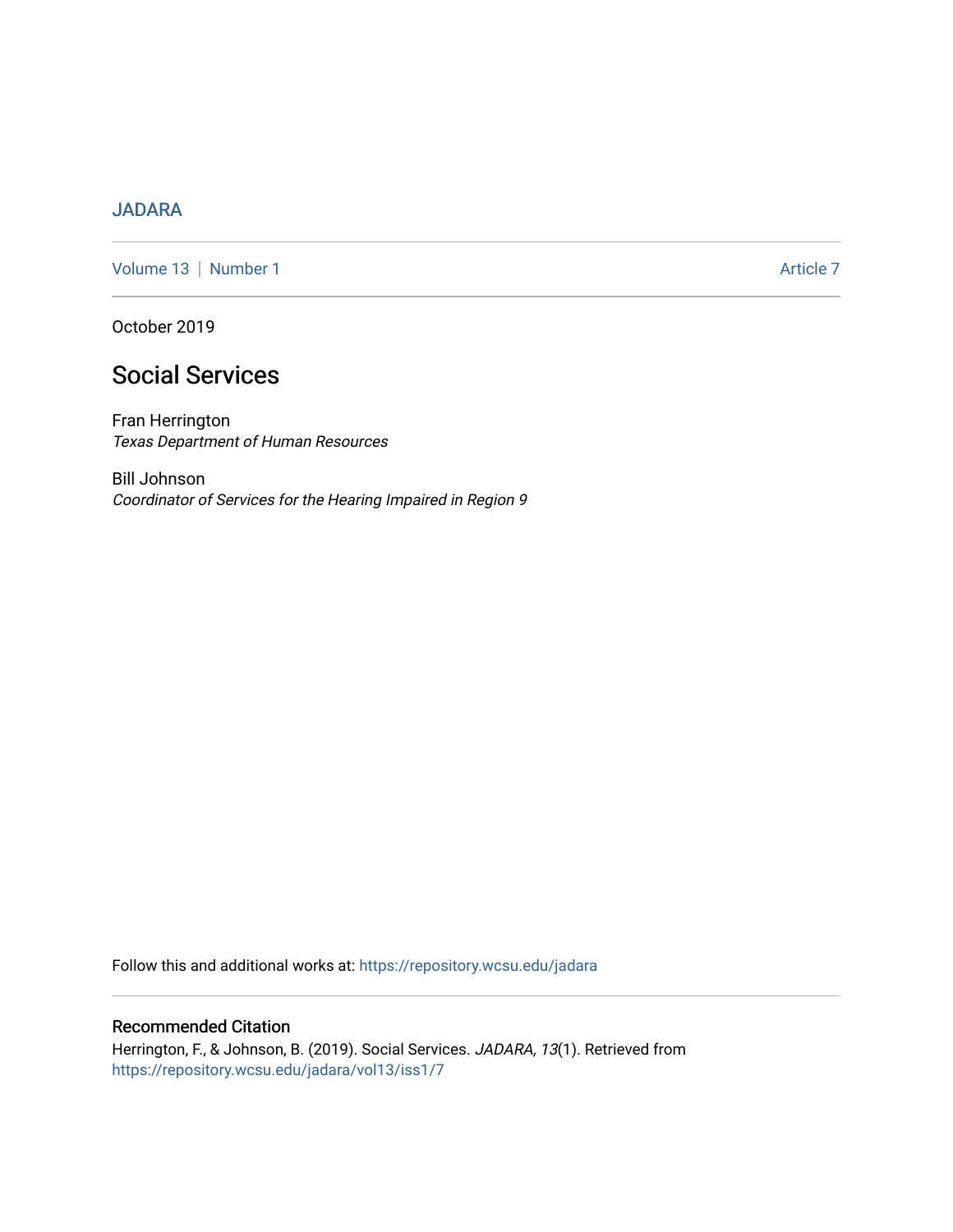## SOCIAL SERVICES

## Fran Harrington with remarks by Bill Johnson

#### I. Acknowledgments

- 1. Mr. Bill Gibbs, my ex-boss, who direc ted me to Mr. Homer Rodriguez as the person in the best position to consider the idea of ^'specialized services to deaf clients."
- 2. Mr. Homer Rodriguez who was then the Regional Administrator for the DHR Central Texas Region (30 coun ties) and who enthusiastically initiated and has supported this project.
- 3. Mr. Raymond Vowell, former DHR Commissioner, who approved the pilot project - and later approved, with the Board, state-wide expansion of ser vices to the deaf.
- 4. Elizabeth Criswell of the Deaf Action Center in Dallas and Mr. Jack Blanton, Executive Assistant to the DHR Com missioner, who sought and encouraged state-wide expansion of the program.
- 5. Mr. Jerome Chapman, current DHR Commissioner, who has re-emphasized executive support of the state-wide program.
- 6. Mr. Jim Welch, Region 06 Coordi nator, all the other Coordinators, Re gional Administrators, deaf leaders such as Ralph White, Owen Butler and Helen Sewell and countless others who have worked so hard and supported the program to make it as successful as it is.

### II. History of the Program

In April of 1975, Mr. Homer Rodriguez was approached regarding the problem of serv ing deaf applicants and clients in the Austin area. At that time, there were no interpreters or caseworkers skilled in manual communica tions who were employed to serve deaf clients. It was also felt there were many deaf persons in the area who were eligible for DHR services but who were not receiving them because (a) they were unaware of these services, or (b) they were unable to access these services because of communication barriers.

Mr. Rodriguez was concerned about this problem and asked his staff to develop a pro posal for a pilot project to do a needs assess ment and to design and develop a delivery system for DHR services. The project was ap proved for funding on April 18, 1975, but funds did not become available until several months later.

While waiting for these funds, Mr. Rodri guez assigned two graduate social work students to conduct some preliminary re search.They submitted their report and recom mendations on August 12, 1975. Much of the present system was built on those recom mendations, which were compiled as a result of conversations with deaf leaders and service providers in the Austin Community.

Mr. Rodriguez ordered a caseload count of deaf clients for Austin and four cases were identified. Since Austin has a rather large deaf

Ms. Herrlngton is with the Texas Department of Human Resources. Mr. Johnson is Coordinator of Services for the Hearing Impaired in Region 9.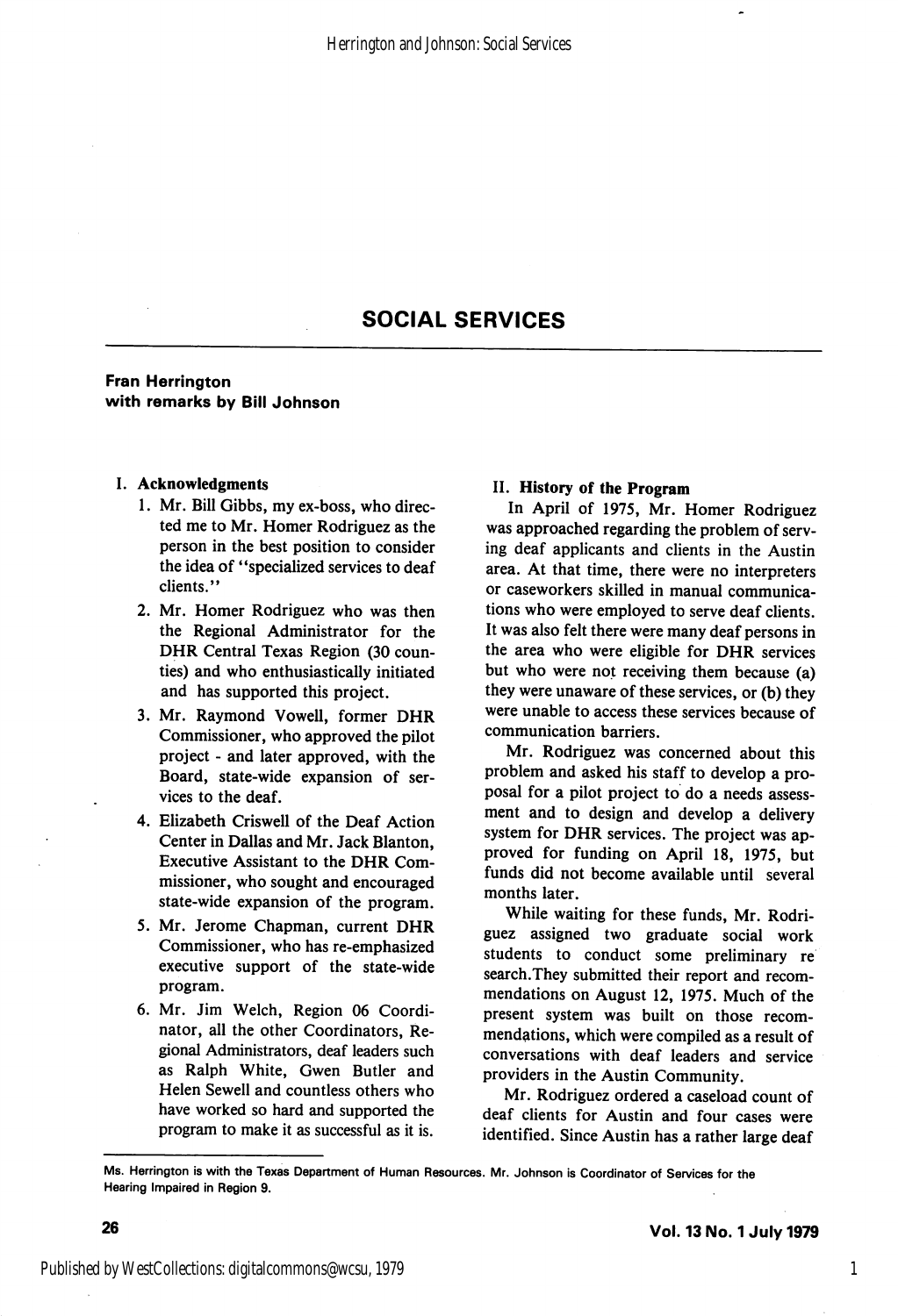with selected leaders in the deaf community to discuss his plans to reach out to serve eligible deaf persons. This group became the nucleus of what later became the Region 06 Advisory Committee on Deaf Services. At that meeting, Mr. Rodriguez made a commitment to the leaders of the deaf community in connection with serving the needs of the deaf. With almost no substantive knowledge about deafness in general or about the characteristics of the local deaf population in particular, Mr. Rodriguez made a commitment which was essentially open-ended, to serve the deaf community within legal and funding restraints.

community, Mr. Rodriguez felt this was a "red flag" showing that a problem did exist in the delivery of services to deaf individuals.

On October 8, 1975, Mr. Rodriguez met

On October 28, 1975 the first meeting was held with members of the deaf community at night and at a place well known to the deaf community to explain child welfare services, aid to families with dependent children, food stamps, and services for the elderly. This was the first of several meetings of this kind.

The next step was to begin the process for selection of a specialized worker with the deaf. A screening committee was established to interview and refer competent applicants to appropriate program staff, who would make the final selection decision. The screening com mittee was composed of two deaf leaders and one CSC interpreter, thirteen applicants were interviewed for that first position of "interpreter, social service and outreach worker." The committee, the deaf community, and the staff all wanted and expected a "super worker" for this position, and all were extremely thrilled to see the selection become just that.

DHR's first specialized worker with the deaf, Carol Boatman Gage, was hired Febru ary 1, 1976, less than one year after the idea had been presented to Mr. Rodriguez.

By this time DHR's Advisory Committee was becoming more structured and active. Their meetings included discussions on topics such as:

a) Explanations of DHR programs, i.e. protective services, foster home needs. early periodic screening, diagnosis and treatment program, food stamps, etc.

- b) Discussions of guidelines for extending services to the deaf state-wide.
- c) The need for a nursing home facility for the deaf. (DHR supplied information which was later used by a facility to establish a nursing home for the elderly deaf in Dallas.)
- d) A possible intern program for students from Gallaudet College in Washington, D.C.
- e) Outreach efforts to help the deaf com munity understand and access DHR services.
- f) Discussions about needed changes in DHR protective service policies when working with deaf clients. (Mr. Welch will discuss this later.)
- g) And many other topics.

This is only a partial list of the topics discussed by the Advisory Committee.

We had to secure inter-agency cooperation; and we had to tear down communication bar riers. We did not fool ourselves into thinking these would be easy goals to accomplish.

#### III. Summary

The department has also been able to do some Title XX contracting with other agencies in the area of delivery of services. This will be discussed in more detail by another staff member. During the last session of the Texas Legislature funds were appropriated for tele communication equipment. The Department of Human Resources and Texas Commission for the Deaf are jointly responsible for deter mining where this equipment should be located to best meet the needs of the Texas deaf com munity. These funds will provide approxi mately twenty machines the first year and twelve to fifteen the second year.

Because of the time it has had to develop. Region 06 has the most sophisticated delivery system in the state. The other nine regions, however, are catching up at various intervals, depending on the size of the region, available funds, and size of deaf populations. DHR

2

SOCIAL SERVICES